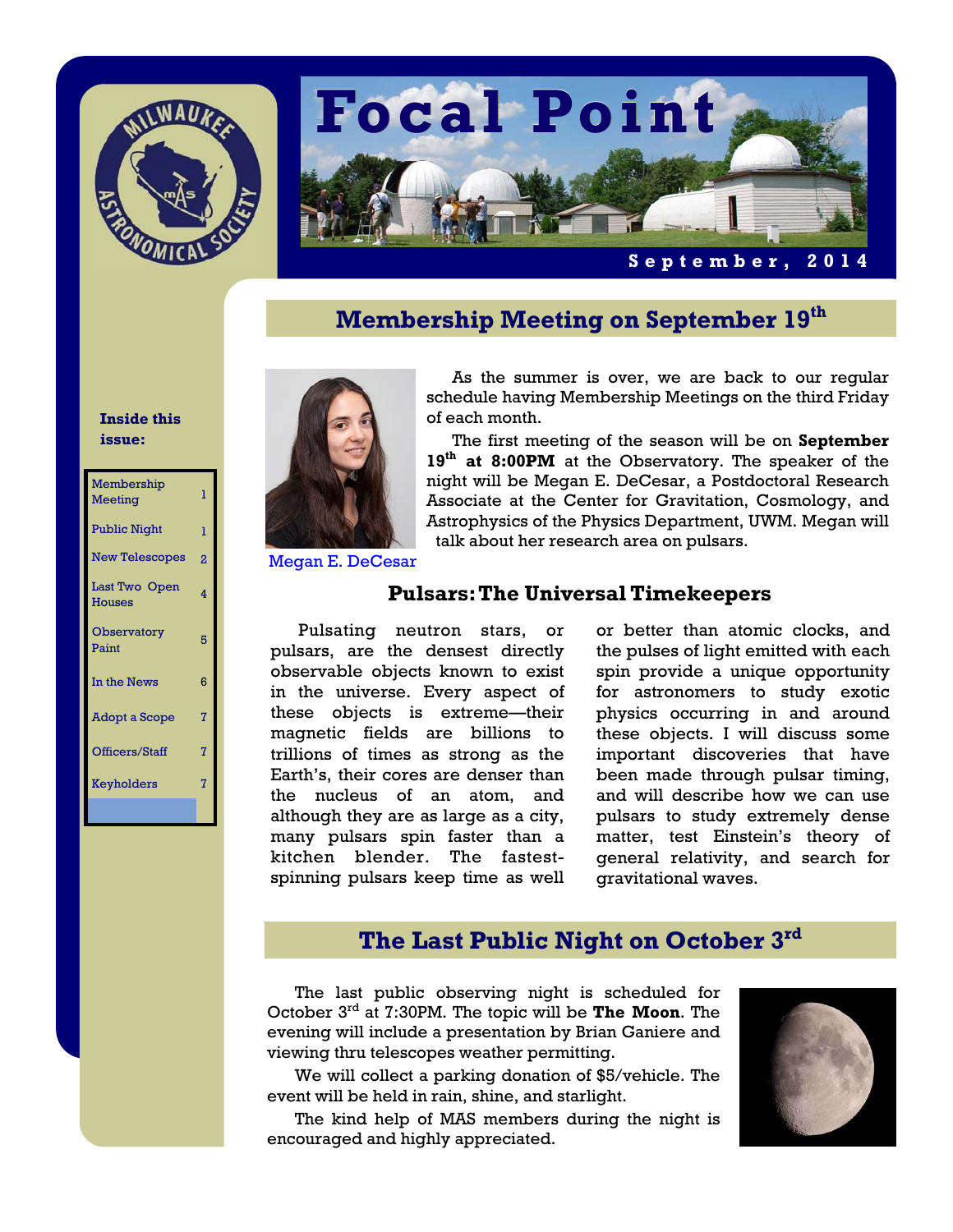## **Observatory News**

At the August Board of Directors meeting at the observatory, purchase of an Advanced VX 8" Schmidt-Cassegrain Celestron was approved. This will give the general membership a relatively easy to use GOTO telescope.



Scott Jamieson mounted the new 8" Celestron goto telescope on a homemade pedestal.

 And at the same meeting, Gene Hanson announced his donation (and the board accepted) of his 14 inch f/11 Celestron on an Astrophysics GTO900 mount which has complete GOTO capability.

 It was decided early that the 8" scope should be placed in the ZII Observatory and the 14 inch Ray Zit Telescope



Gene Hanson with the 14" Celestron that he donated to MAS.

decommissioned because of lack of use and needed maintenance. In addition, this observatory roof is higher than the D-Shed and the Albrecht Observatory. We considered putting the 14 inch Celestron in the Tangney Observatory, but that structure wasn't quite large enough and any thoughts of using the scope visually or putting a DSLR on it would be practically impossible. It was then decided that the ZII could accommodate both scopes! And what was really great was that Scott Jamieson offered to donate a very robust pier for the 14".

The difficulty with that pier was that it was just too high for the observatory so we'd either have to cut it down, get another pedestal (we even considered an elevating pier), or raise the roof / get higher clearance. And putting both scopes did present another challenge that especially in the dark people might walk into the scopes. A simple solution was to build a small wall, but the tripod on the 8 inch presented a large footprint.

continued on page 3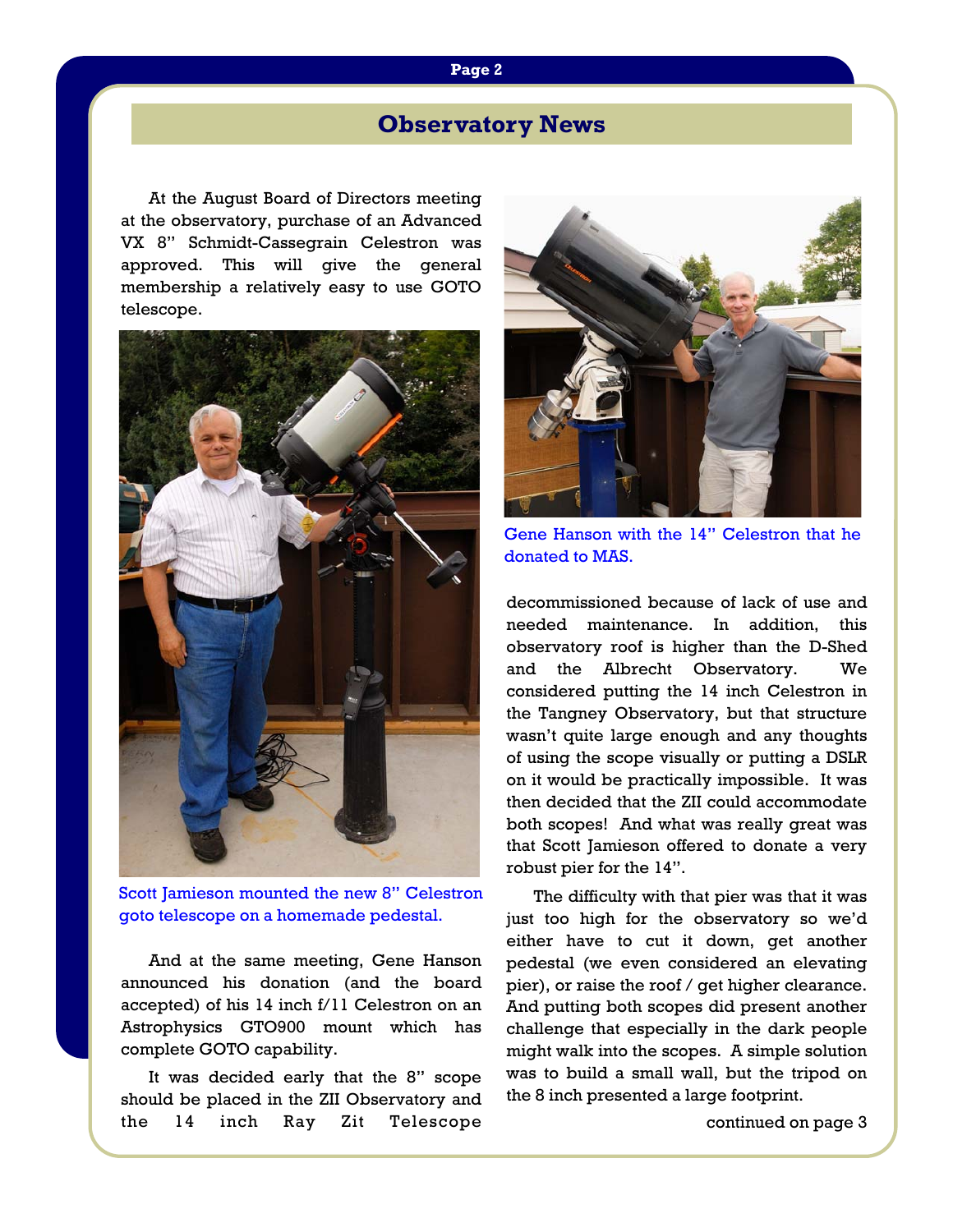Scott solved this by offering to donate a homemade pedestal out of a lamp that had been partially destroyed when the tornado hit his home a few years ago. But by simply changing the scope to use this pedestal, we realized that the scopes could be staggered and thus have more than enough room to make the wall completely unnecessary.

 Once the two scopes were physically placed on the piers, much to our amazement both had about a 1 inch



clearance. We actually expected no clearance on the 14 inch. What this meant



The new 8" scope is now ready to use for viewing and imaging with DSLR camera.

was that the piers would not need to be modified (i.e., lowered) and "raising the

roof" was relatively easy because only a few more inches of clearance was needed. "Raising the roof" is in quotes because that's not what we're actually doing. We're simply making the clearance higher (see the image above). The roof joints were raised by the width of a 2 by 4 (3.5 inches) and the front of the observatory roof modified by about that same amount. The result is a 4 inch clearance on both scopes.

 Though we first thought of putting a computer right there in the ZII, weather considerations make this difficult for year round use. So for now we're thinking we can use a USB extender via a CAT5 cable that will be buried going to the Tangney Observatory and then using that conduit into the control room of the Z Dome.

 But this is very much still a work-inprocess so it's possible things may change. Also, we may rethink the location of these scopes in the future, especially the 14 inch. Stay tuned!

 Come out to the next club meeting on Friday, September  $19<sup>th</sup>$  and see or try these scopes for yourselves!

by Gene Hanson and Scott Jamieson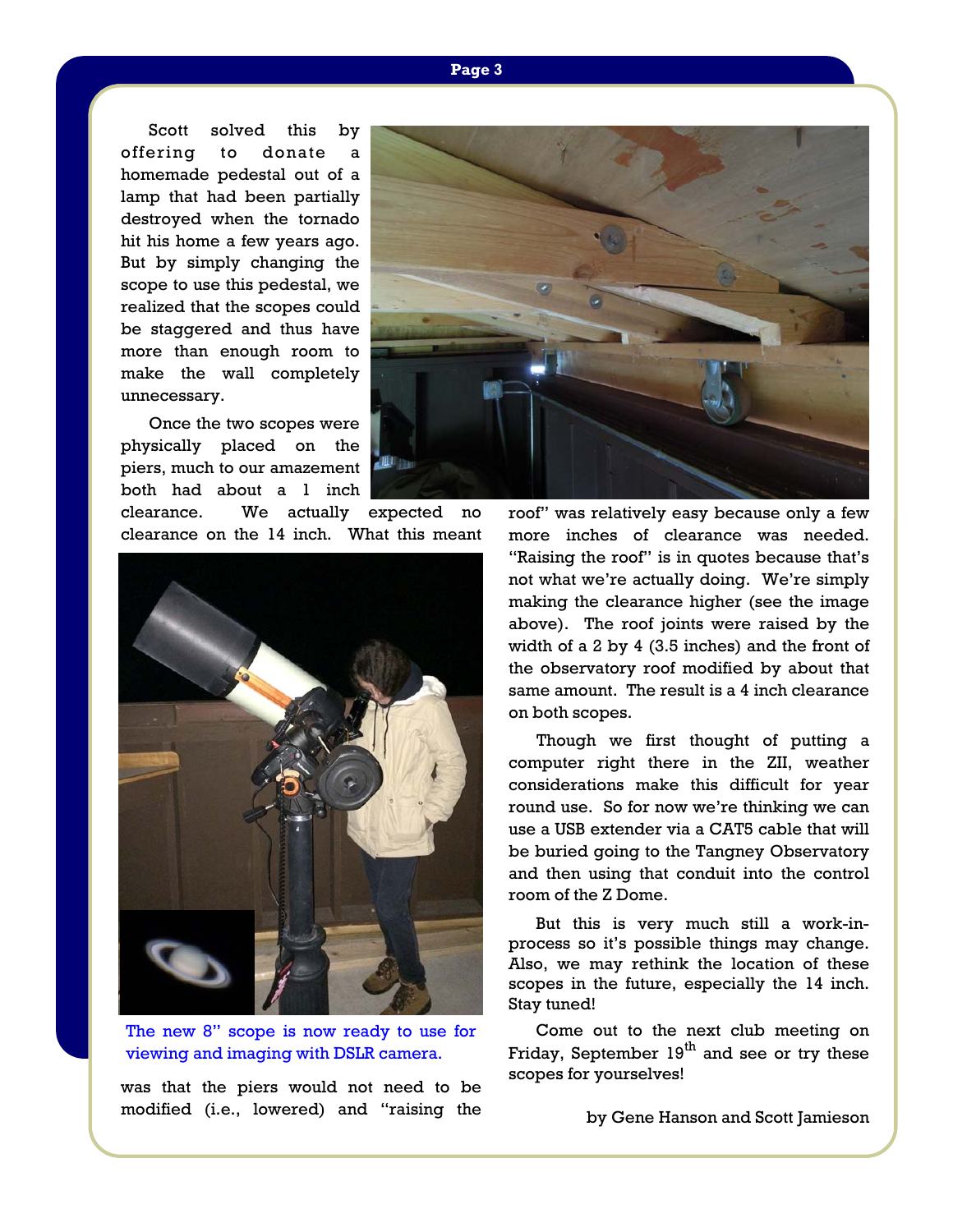# **Public Nights**

The weather was not on our side during the last two Public Nights. August  $22<sup>nd</sup>$  was a cloudy day with a promise of clearing out a little bit by sunset. We opened up the domes and sheds and were hoping for the best. There was a moderate crowd of optimistic folks with us. Sure enough, the clouds did not go away, which made impossible to see anything through telescopes. Nevertheless, Dennis Roscoe gave his presentation entitled The Wonders of Nebulae that generated big interest. He showed a plethora of images he had taken in his observatory. He also advertised a course about astrophotography he was going to hold in September at the UW Waukesha. After the presentation the visitors were given a tour of the hill.

The forecast for September  $12<sup>th</sup>$  was a complete disaster: unusual cold, clouds, light rain, occasional showers. The whole day was gray and dark, and even worth, around 7PM it started to rain. We were absolutely convinced that nobody was going to show up. Instead, five brave people came, dressed warm, equipped with raincoats. As any outdoor activity was out of question, they were treated with longer presentations. First, Gene Hanson introduced the past and present of the MAS, then Lee Keith gave his talk about The Ice Giants: Uranus and Neptune. Later, Scott Jamieson lead the guests to the Z dome, where 5 enthusiastic latecomers joined us. Eventually, this rainy night turned out to be surprisingly successful.





## **MAS Membership Renewal**

Just like last year the Membership Renewal Notice will be sent out via email. Recently, the Renewal Form was integrated into the MAS website with different payment options including Credit Card, PayPal, Money transfer or Check made payable to MAS.

 Open the For Members menu on the MAS website and scroll down to the Renew Membership tab on the left side, or just follow this link:

http://www.milwaukeeastro.org/sendmsg/onlineRenew.asp.

Please renew your membership soon.

If you joined the MAS after January  $1<sup>st</sup>$ , 2014 your membership is active till the 2015 renewal period.

Many thanks for those members who already renewed their membership.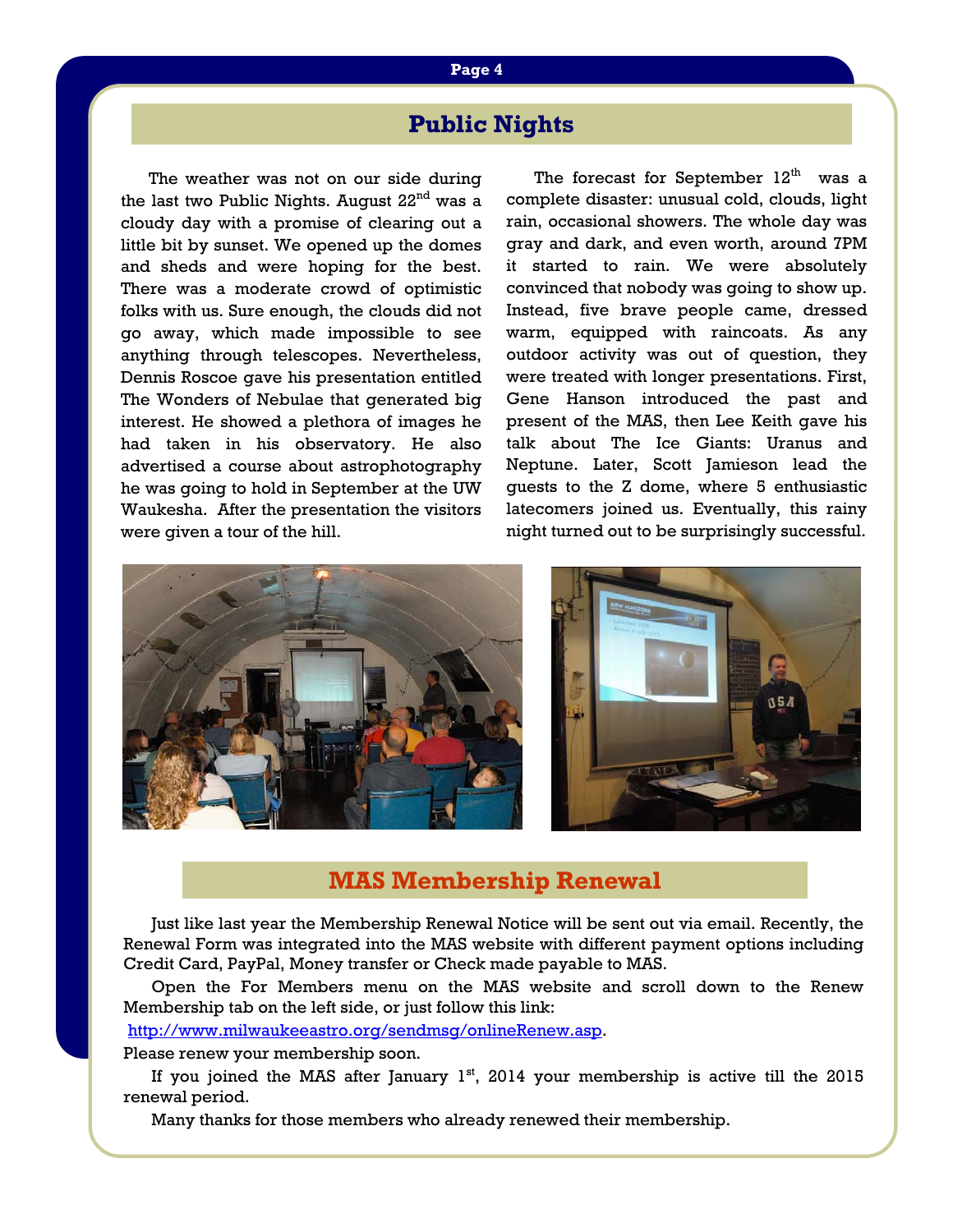# **MAS Observatory on a Paint**



A very talented, award winning artist Les Leffingwell contacted the Observatory Director for permission to use the grounds and painted a portrait of our Observatory. Les is an art restorer, courtroom illustrator, and oil painter of "Biographical Portraits" since the 1970's. He is native of Milwaukee.

 Above you can admire the amazing result which he accomplished over two days, and below the process of work.







#### **Page 5**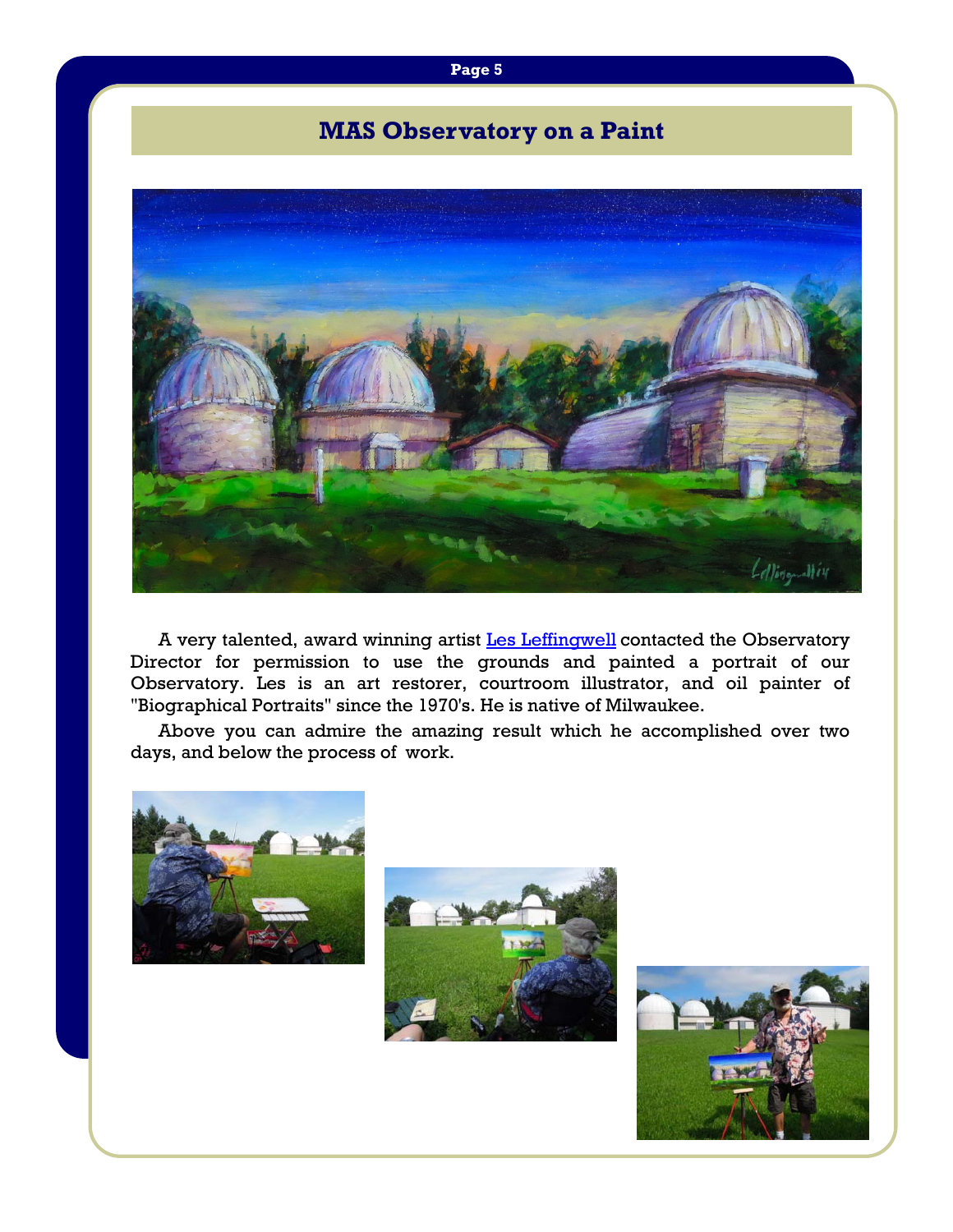# **In the Astronomical News**

## **Earth's New Address: Solar System, Milky Way, Laniakea**

The supercluster of galaxies that includes the Milky Way is 100 times bigger in volume and mass than previously thought, a team of astronomers says. They have mapped the enormous region and given it the name Laniakea — Hawaiian for 'immeasurable heaven'.

 Galaxies tend to huddle in groups called clusters; regions where these clusters are densely packed are known as superclusters. But the definition of these cosmic structures is vague.

 The new study, published in *Nature*, describes a novel way to define where one supercluster ends and another begins. A team led by Brent

Tully, an astronomer at the University of Hawaii in Honolulu, charted the motions of galaxies to infer the g r a v i t a t i o n a l landscape of the local Universe, and redraw its map.

The team used a database that compiles the velocities of 8,000 galaxies, calculated after subtracting the average rate of cosmic expansion. "All these deviations are due to the gravitational pull galaxies feel around them, which comes from mass," says Tully. The researchers used an algorithm to translate these velocities into a three-

dimensional field of galaxy flow and density.

 This method is superior to merely mapping the location of matter, because it enables scientists to build a map of uncharted regions of the Universe, says Paulo Lopes, an astrophysicist at the Valongo Observatory, part of the Federal University of Rio de Janeiro. It relies on detecting the galaxies' influence, rather than seeing them directly.

 Moreover, the galaxies' motions reflect the distribution of all matter, not just that which is visible in our telescopes — including dark matter. Discounting cosmic expansion, their map shows flow lines down which galaxies creep under the effect of gravity in their local region (see video). Based on this, the team defines the edge of a supercluster as the boundary at which these flow lines diverge. On one side of the line, galaxies flow towards one gravitational centre; beyond it, they flow towards another. It's like water dividing at a watershed, where it flows either to the left or right of a height of land.

 This is a completely new definition of a supercluster. Scientists previously placed the Milky Way in the Virgo Supercluster, but under

> Tully and colleagues' definition, this region becomes just an appendage of the much larger Laniakea, which is 520 million light years across and contains the mass of 100 million billion Suns.

> However, this work is unlikely to be the final word on what a supercluster is. Astronomers work on a different definition, based on superclusters being structures that will one day collapse into a single object. This will not happen to Laniakea because some of the galaxies



The extra line places the Milky Way in a vast network of neighbouring galaxies or "supercluster" that forms a spectacular web of stars and planets stretching across 520m light years of our local patch of universe. Named Laniakea, meaning "immeasurable heaven" in Hawaiian, the supercluster contains 100,000 large galaxies that together have the mass of 100 million billion suns

within it will recede from one another forever.

 Although the map is comprehensive over the Universe around the Milky Way, its distance measurements become less accurate, and less numerous, the farther out you go, says Lopes. This is currently the technique's biggest potential source of error, he says, but adding more galaxy measurements will improve the map and could eventually help scientists to fully trace what is behind the motion of our local group of galaxies.

Elizabeth Gibney, Nature news